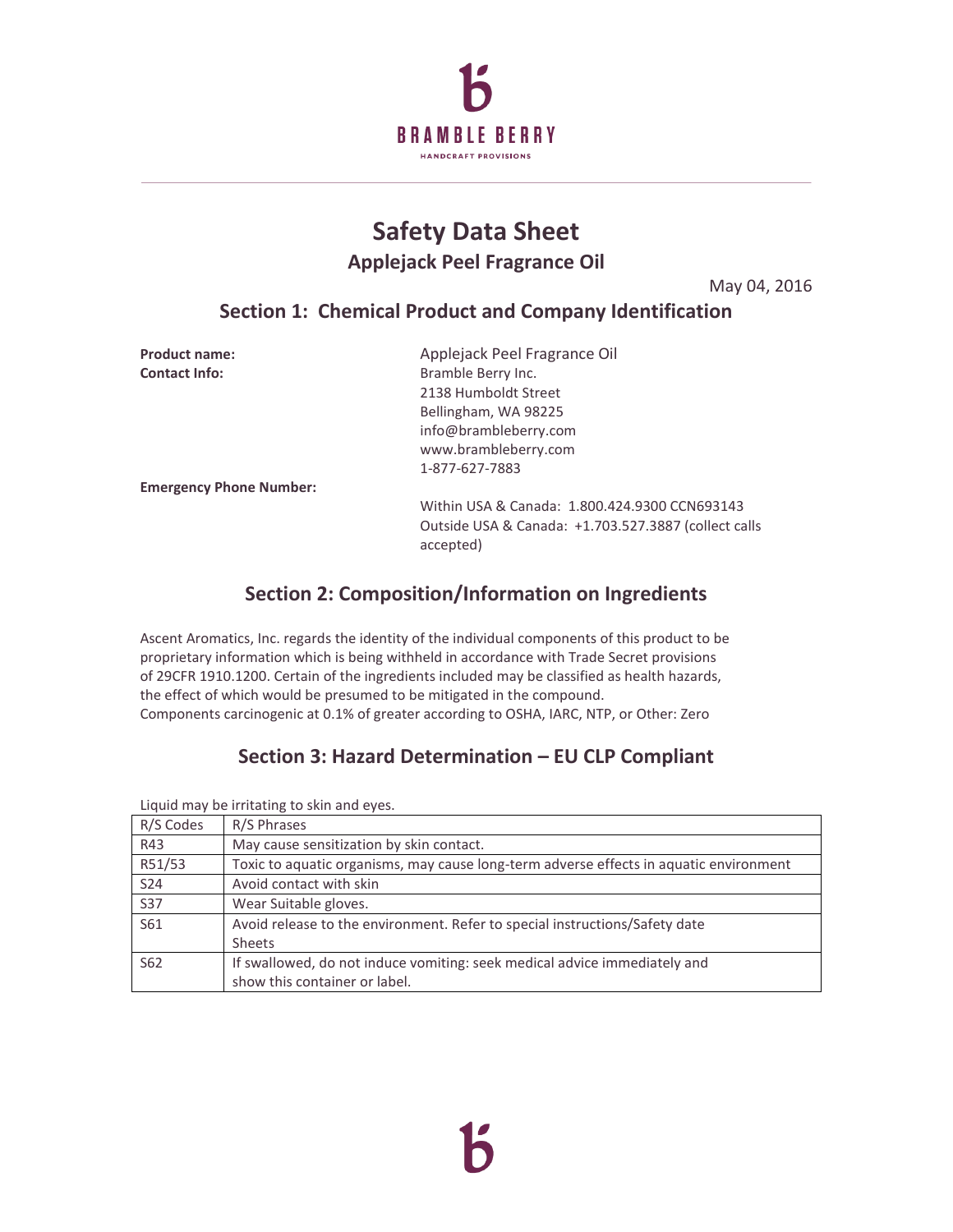#### **Section 4: First Aid Measures**

**EYES:** Remove contact lenses. Flush eyes with cool water for at least 15 minutes. If irritation persists then call a physician

**SKIN:** Remove contaminated clothing. Wash with mild soap & water. Consult physician if necessary.

**INGESTION:** Rinse mouth. DO NOT INDUCE VOMITING. Administer milk or water. Consult physician if necessary

**INHALATION:** Remove to fresh air. Give artificial respiration if necessary. Get medical attention immediately

#### **Section 5: Fire Fighting Measures**

**Flash Point:** 172 °F

**HMIS Classification Health:** 1 **Flammability:** 2 **Physical:** 0 **Personal Protection:** B

**FIRE FIGHTING PROCEDURE/UNUSUAL FIR AND EXPLOSION HAZARD Extinguishing Media**

**Water Fog: Foam:** X **Dry Chemical:** X **Carbon Dioxide:** X

#### **Procedures**

Fire fighters should wear positive pressure self-contained breathing apparatus. Spray extinguishing media directly into base of flames. Water is unsuitable for use on burning material but may be used to cool container exposed to heat, to reduce built up pressure due to elevated temperatures. **Hazardous combustion/decomposition products:** Combustion may produce Carbon Monoxide and Carbon Dioxide

**Hazardous polymerization products:** When heated to decomposition, produces acrid smoke and fumes

#### **Section 6: Accidental Release Measures**

#### **If material spilled or Released:**

Remove all potential sources of ignition. Contain spill with inert non-combustible absorbent material, and place in approved containers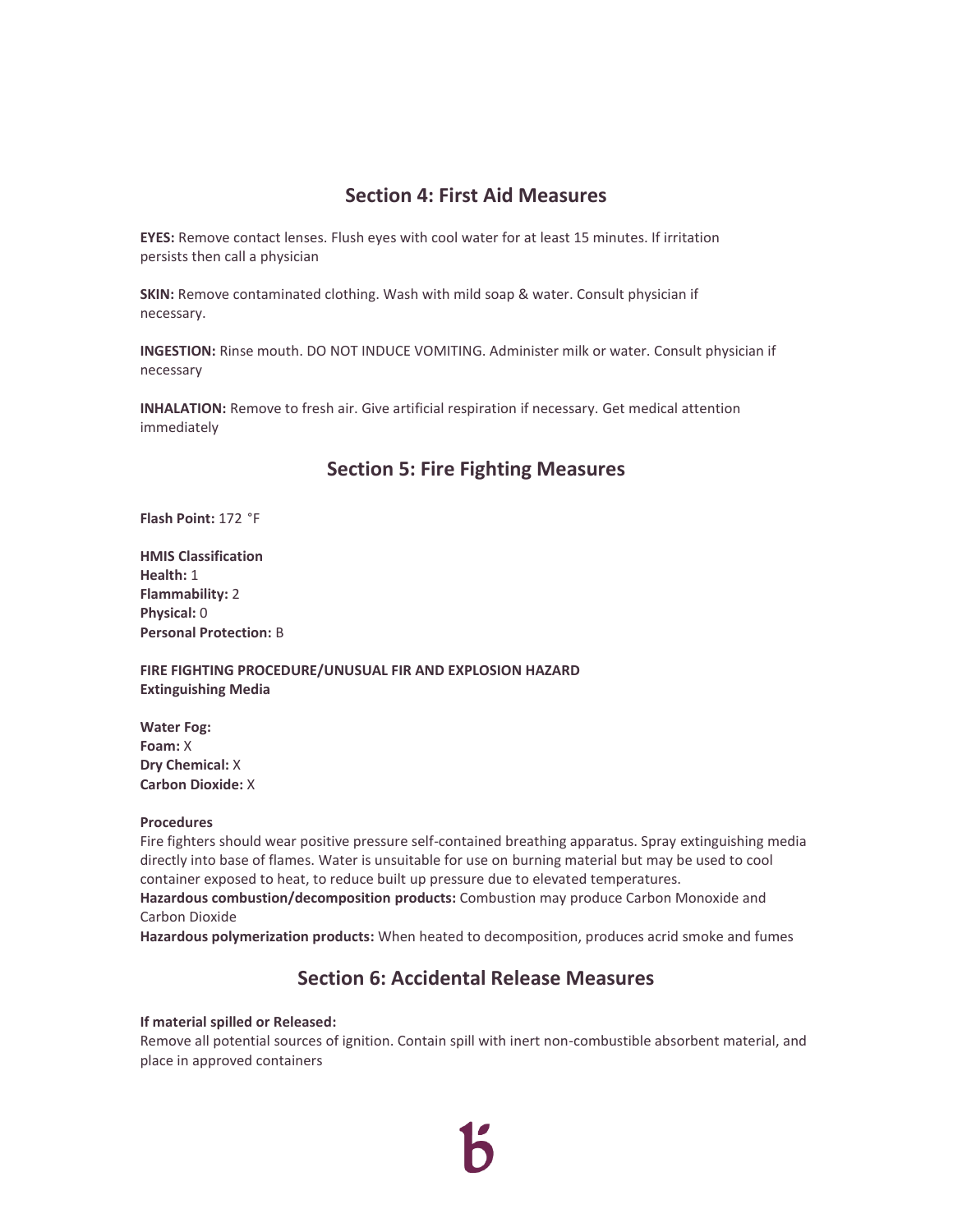# **Section 7: Handling and Storage**

Store in fully sealed containers in cool dry place away from sources of ignition, heat, or direct sunlight. Shelf Life is one year under ideal storage conditions. Follow good industrial and hygienic practices.

# **Section 8: Exposure Controls/Personal Protection**

**Ventilation Protection** Local – Mechanical ventilation meeting ACGIH criteria. **Respiratory Protection** Normally protection is not required in a well ventilated area. In confined or poorly ventilated area NIOSH approved respiratory masks may be required. **Eye Protection** Use chemical splash goggles or face shield. **Skin Protection** Use Oil/Solvent resistant gloves. **Others** Good manufacturing practices dictate that an eye was fountain and/or safety shower should be available in the work area.

#### **Section 9: Physical and Chemical Properties**

**Specific Gravity:** 0.9628 @ 25 °C **Refractive Index:** 1.4826 @ 20 °C **Flash Point:** 172 °F **Melting Point:** Data not found **Solubility in Water:** Not Soluble **Odor and Appearance:** Clear, Very Very Pale Yellow

# **Section 10: Stability and Reactivity**

**Stability:** Stable Avoid sparks, flame and heat. Avoid contact with strong oxidizers & avoid hot work and sources of ignition on or near empty containers.

# **Section 11: Toxicological Information**

**Ingestion:** May be harmful if swallowed **Inhalation:** No Adverse effects due to inhalation are expected **Skin Contact:** May be harmful in contact with skin. **Eye Contact:** Can Cause Eye Irritation. Protective Safety Glasses are required

# **Section 12: Ecological Information**

The product is not classified as environmentally hazardous. However, this does not exclude the possibility that large or frequent spills can have a harmful or damaging effect on the environment.